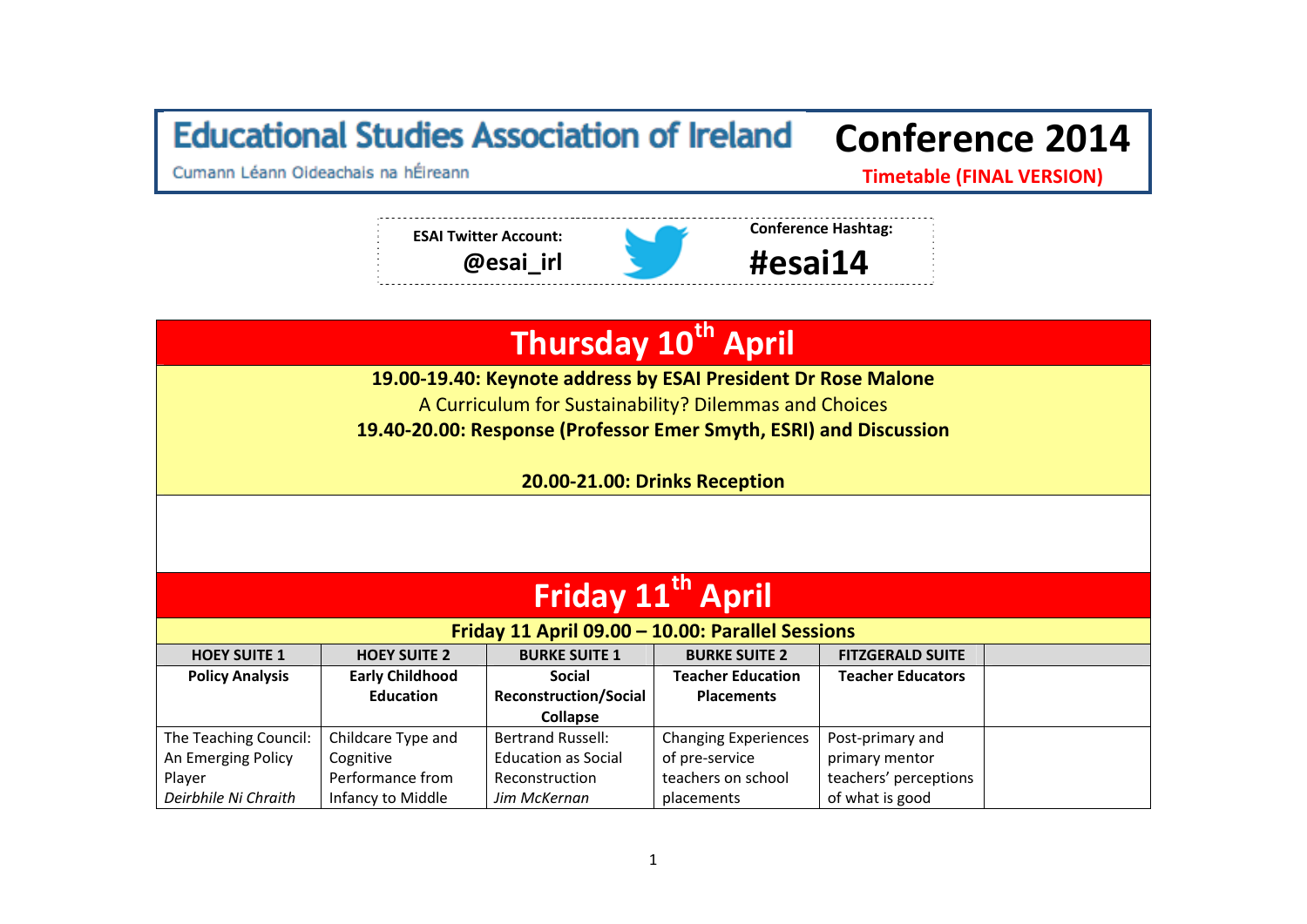|                               | Childhood            |                       | Sarah O'Grady and    | teaching                 |  |
|-------------------------------|----------------------|-----------------------|----------------------|--------------------------|--|
|                               | Delma Byrne and      |                       | Rose Dolan           | <b>Geraldine Mooney-</b> |  |
| <b>Exclusionary Practices</b> | Catriona O'Toole     | Theories of social    |                      | Simmie, Joanne           |  |
| Emerging from                 |                      | collapse in search of |                      | Moles and Emmanuel       |  |
| <b>Inclusive Education</b>    |                      | pedagogies:           | The use of an online | O'Grady                  |  |
| Policy                        | Aistear as a Vehicle | identifying, locating | 'E-File' for the     |                          |  |
| Margaret Egan and             | for Imaginative and  | and exposing the      | compilation and      |                          |  |
| Paul Conway                   | Innovative Pedagogy  | elephant in the room  | review of school     | Learning Trajectories    |  |
|                               | in the Infant        | of Irish education.   | placement portfolios | of a teacher             |  |
|                               | Classroom            | Brian Donovan         | Enda Donlon          | educator: legitimate     |  |
|                               | Tara Concannon       |                       |                      | peripheral               |  |
|                               | Gibney               |                       |                      | participation            |  |
|                               |                      |                       |                      | Ann MacPhail             |  |

| Friday 11 April 10.00 - 11.00: Parallel Sessions                                                                                  |                                                                                             |                                                                                        |                                                                                                                                    |                                                                                                        |                                                |  |
|-----------------------------------------------------------------------------------------------------------------------------------|---------------------------------------------------------------------------------------------|----------------------------------------------------------------------------------------|------------------------------------------------------------------------------------------------------------------------------------|--------------------------------------------------------------------------------------------------------|------------------------------------------------|--|
| <b>HOEY SUITE 1</b>                                                                                                               | <b>HOEY SUITE 2</b>                                                                         | <b>BURKE SUITE 1</b>                                                                   | <b>BURKE SUITE 2</b>                                                                                                               | <b>FITZGERALD SUITE</b>                                                                                | <b>BOARDROOM</b>                               |  |
| <b>Perspectives on ITE</b>                                                                                                        | <b>Disaffection from</b>                                                                    | <b>Relationships of</b>                                                                | Leadership and                                                                                                                     | Philosophy                                                                                             | Symposium                                      |  |
|                                                                                                                                   | <b>Schooling</b>                                                                            | <b>Schooling</b>                                                                       | <b>Policy</b>                                                                                                                      |                                                                                                        |                                                |  |
| The politics of<br>modernization in                                                                                               | "Don't want to read,<br>don't care if I can't".                                             | The implementation<br>of restorative learning                                          | Educational<br>leadership in post -                                                                                                | Reflections on my<br>philosophy of                                                                     | <b>Making Memory-</b><br>Work $-$ a method for |  |
| Ireland: what future                                                                                                              | Norah Sweetman                                                                              | practices using a<br>professional learning                                             | war societies: Insights<br>from the field into                                                                                     | education for present<br>and future                                                                    | research and critical<br>reflection            |  |
| for teaching and<br>teacher education?                                                                                            |                                                                                             | community in a post-                                                                   | challenges and                                                                                                                     | generations<br>Katherine Salvador                                                                      | Robert Hamm                                    |  |
| Lori Beckett and<br>John Carr                                                                                                     | Resisting the<br>resistors: excavating<br>the theory and                                    | primary school<br>Michelle Stowe                                                       | possibilities<br>Tom O'Donoghue                                                                                                    |                                                                                                        |                                                |  |
| Teacher education in<br>France in challenging<br>times: Imagining and<br>Innovating for<br>Sustainable Futures?<br>Imelda Elliott | practice of cultural<br>resistance in an Irish<br>urban school<br>community<br>Kevin Cahill | An investigation of<br>teacher care practices<br>in the classroom.<br>Maire Ni Laimhin | Policy and Power: The<br>Role of Parents and<br>Professionals in<br><b>Special Education</b><br>Provision<br><b>Pauline Kerins</b> | Teaching as a way of<br>life in Ireland:<br>Reviewing the<br>context and<br>prospects<br>Padraig Hogan |                                                |  |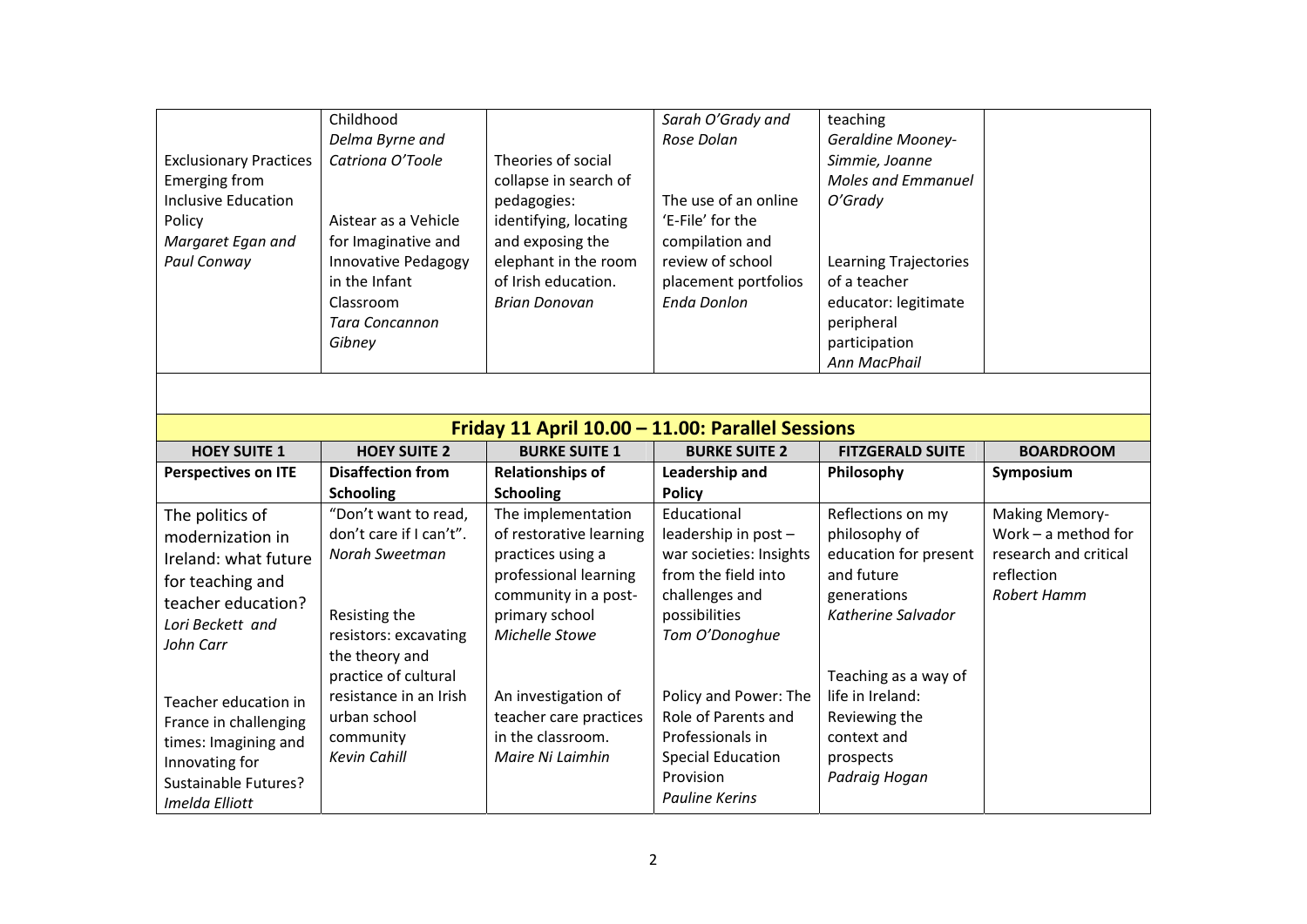| Friday 11 April 11.00-11.30: Coffee and Posters |                         |                           |                                                |                              |                             |  |  |  |
|-------------------------------------------------|-------------------------|---------------------------|------------------------------------------------|------------------------------|-----------------------------|--|--|--|
|                                                 | <b>Siege Suite</b>      |                           |                                                |                              |                             |  |  |  |
|                                                 |                         |                           |                                                |                              |                             |  |  |  |
|                                                 |                         |                           | Friday 11 April 11.30-13.00: Parallel Sessions |                              |                             |  |  |  |
| <b>HOEY SUITE 1</b>                             | <b>HOEY SUITE 2</b>     | <b>BURKE SUITE 1</b>      | <b>BURKE SUITE 2</b>                           | <b>FITZGERALD SUITE</b>      | <b>BOARDROOM</b>            |  |  |  |
| <b>Diversity</b>                                | <b>Literacy and</b>     | <b>Initial Teacher</b>    | <b>Transitions to Higher</b>                   | <b>Ethical curricula for</b> | Pedagogies                  |  |  |  |
|                                                 | Language                | <b>Education</b>          | <b>Education</b>                               | sustainability               |                             |  |  |  |
| The production of                               | Primary perspectives:   | Developing pre-           | School effects in the                          | Developing an ethical        | <b>Utopic and Anarchic</b>  |  |  |  |
| 'Asian students ' in                            | the development of      | service teachers'         | decision-making                                | curriculum with              | pedagogies as paths         |  |  |  |
| post-primary schools                            | literacy in children in | understanding of          | process relating to                            | sustainability at its        | to imagination within       |  |  |  |
| in Ireland.                                     | Ireland                 | questioning as a          | <b>Higher Education</b>                        | heart                        | education: an               |  |  |  |
| <b>Emer Nowlan and</b>                          | Angela Coyne            | teaching                  | during a recession                             | <b>Carmel Mulcahy</b>        | exploratory journey         |  |  |  |
| Dympna Devine                                   |                         | methodology, using        | Delma Byrne                                    |                              | <b>Brian Donovan</b>        |  |  |  |
|                                                 |                         | classroom                 |                                                |                              | Knowledge About             |  |  |  |
|                                                 | Creating a culture of   | experiences               |                                                | Finding the openings         | Language:                   |  |  |  |
| Post-primary                                    | literacy in             | John O'Shea and           | Spaces of identity,                            | amidst the closings:         | <b>Introducing Theory</b>   |  |  |  |
| teachers' perceptions                           | Connecticut schools     | <b>Therese McElhinney</b> | recognition and                                | one school's                 | and Teacher, and            |  |  |  |
| and conceptions of                              | Penelope Lisi and       |                           | transition: working                            | approach to                  | Pupil KAL, in Irish         |  |  |  |
| Travelers in an inter-                          | Catherine Kurkjam       |                           | class students'                                | imagining and                | <b>Primary Schooling</b>    |  |  |  |
| cultural education                              |                         | iTE: Mobile               | experiences of Irish                           | innovating for               | Brian Donovan, Aoife        |  |  |  |
| context.                                        |                         | technology in initial     | higher Education                               | sustainable futures          | <b>Flynn and Mardette</b>   |  |  |  |
| Elaine Keane and                                | Enhancing Teachers'     | teacher education         | Fergal Finnegan                                | Fiona King and Una           | Lynch                       |  |  |  |
| <b>Hannah McGinley</b>                          | capacity to             | Sean O Gradaigh,          |                                                | Feeley                       |                             |  |  |  |
|                                                 | implement effective     | Sinead Ni Ghuidhir        |                                                |                              |                             |  |  |  |
|                                                 | differentiated reading  | and Brendan               | The Student+ success                           |                              | <b>Creative Classrooms:</b> |  |  |  |
| Religion and                                    | in Irish primary        | MacMahon                  | story in NUI                                   | Identity formation in        | insight from                |  |  |  |
| education in                                    | schools                 |                           | Maynooth: imagining                            | sustainability               | imaginative and             |  |  |  |
| multicultural Ireland:                          | Helen Heneghan and      |                           | learning support for                           | education - exploring        | innovative teaching in      |  |  |  |
| responses from                                  | Damian Murchan          | <b>Action Research in</b> | all                                            | the kaleidoscope as a        | Ireland                     |  |  |  |
| primary schools                                 |                         | ITE: Developing a         | Simon Ahern, Bridget                           | metaphor for the             | Anne McMorrough             |  |  |  |
|                                                 |                         |                           |                                                |                              | and Celine Healy            |  |  |  |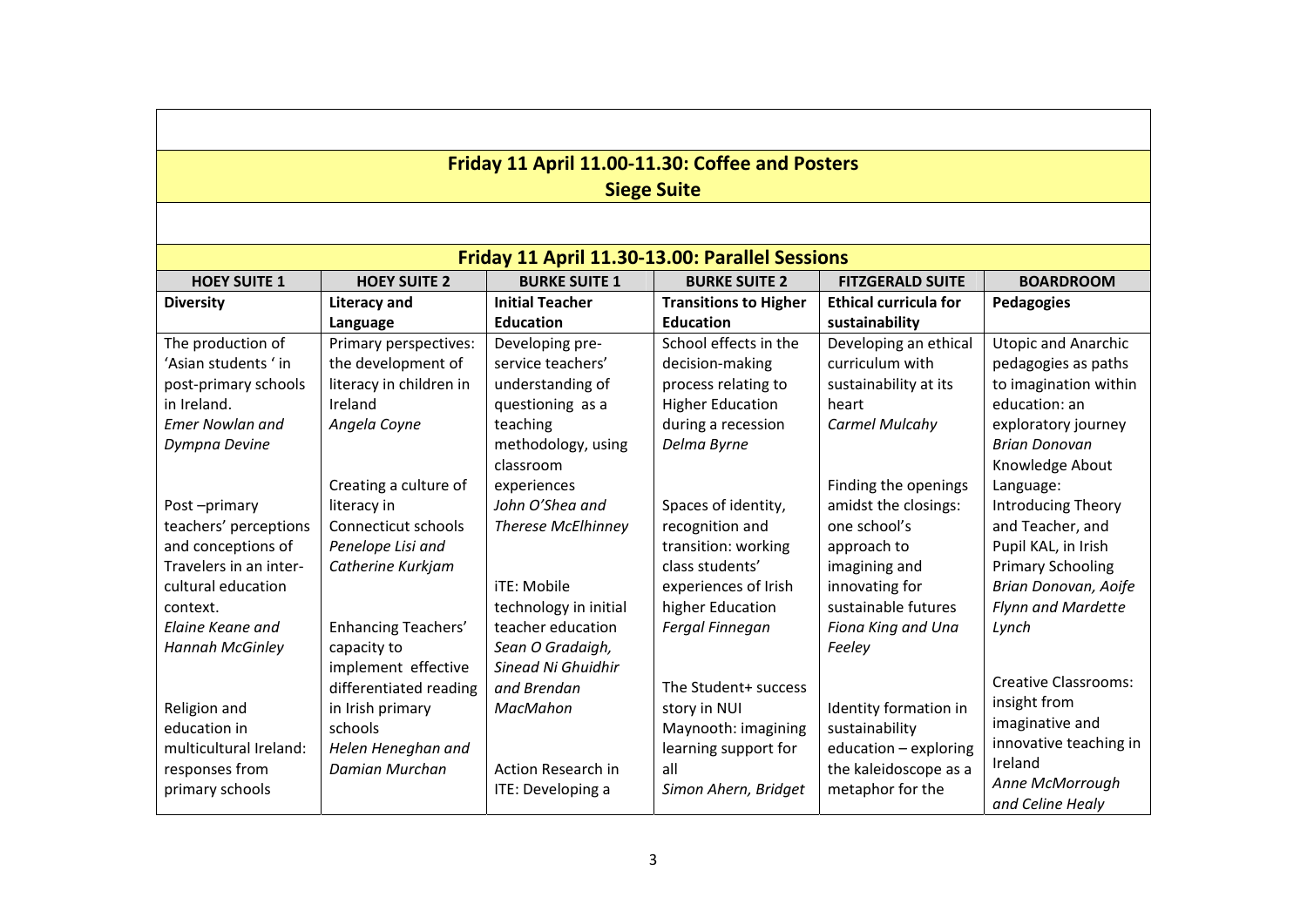| Daniel Faas, Merike<br>Darmody and Beata<br>Sokolowska | <b>Threshold Concepts</b><br>in Language Teacher<br>Education: the voice<br>of the professional | sustainable model for<br>engaging teachers in<br><b>CPD</b><br>Maire Ni Riordain | <b>Gormley and Gemma</b><br>Lynch    | process of identity<br>formation in<br>education for<br>sustainability<br>Tanja Tillmans and | Transformative<br>pedagogy: identity,<br>capacity and |
|--------------------------------------------------------|-------------------------------------------------------------------------------------------------|----------------------------------------------------------------------------------|--------------------------------------|----------------------------------------------------------------------------------------------|-------------------------------------------------------|
|                                                        | Ann Devitt and<br><b>Eugene McKendry</b>                                                        | <b>Building future</b>                                                           |                                      | Charlotte Holland                                                                            | sustainability.<br><b>Patrick Farren</b>              |
|                                                        |                                                                                                 | capacity in teaching:                                                            |                                      |                                                                                              |                                                       |
|                                                        |                                                                                                 | the role of                                                                      |                                      | Irish Post Primary                                                                           |                                                       |
|                                                        |                                                                                                 | collaboration                                                                    |                                      | teachers 'personal                                                                           |                                                       |
|                                                        |                                                                                                 | Andrea Higgins                                                                   |                                      | values and personal<br>beliefs regarding                                                     |                                                       |
|                                                        |                                                                                                 |                                                                                  |                                      | <b>Education for</b>                                                                         |                                                       |
|                                                        |                                                                                                 |                                                                                  |                                      | Sustainable                                                                                  |                                                       |
|                                                        |                                                                                                 |                                                                                  |                                      | Development                                                                                  |                                                       |
|                                                        |                                                                                                 |                                                                                  |                                      | Joseph Lyster, Jim                                                                           |                                                       |
|                                                        |                                                                                                 |                                                                                  |                                      | Gleeson & Huw Lewis.                                                                         |                                                       |
|                                                        |                                                                                                 |                                                                                  |                                      |                                                                                              |                                                       |
|                                                        |                                                                                                 |                                                                                  | Friday 11 April 13.00 - 14.00: Lunch |                                                                                              |                                                       |
|                                                        |                                                                                                 | La Provence Restaurant                                                           |                                      |                                                                                              |                                                       |
|                                                        |                                                                                                 |                                                                                  |                                      |                                                                                              |                                                       |
|                                                        |                                                                                                 | Friday 11 April 14.00 - 15.30: Parallel Sessions                                 |                                      |                                                                                              |                                                       |
| <b>HOEY SUITE 1</b>                                    | <b>HOEY SUITE 2</b>                                                                             | <b>BURKE SUITE 1</b>                                                             | <b>BURKE SUITE 2</b>                 | <b>FITZGERALD SUITE</b>                                                                      | <b>BOARDROOM</b>                                      |
| <b>Perspectives on</b>                                 | <b>ESAI Workshop:</b>                                                                           | Symposium: Bullying                                                              | <b>Science and</b>                   | <b>Cross-community</b>                                                                       | <b>Access to Initial</b>                              |
| <b>Special Educational</b>                             | Publishing with Irish                                                                           |                                                                                  | <b>Mathematics</b>                   | partnerships                                                                                 | <b>Teacher Education</b>                              |
| <b>Needs</b>                                           | <b>Educational Studies:</b>                                                                     |                                                                                  | <b>Education</b>                     |                                                                                              |                                                       |
|                                                        | An overview of the<br><b>Review Process</b>                                                     |                                                                                  |                                      |                                                                                              |                                                       |
| There's nothing                                        | <b>Irish Educational</b>                                                                        | <b>Bullying and</b>                                                              | Hook Theory: a                       | Shared teachers what                                                                         | <b>Accessing Initial</b>                              |
| wrong with you that                                    | Studies (IES) is an                                                                             | cyberbullying in Irish                                                           | review of hooks and                  | can we learn from                                                                            | <b>Teacher Education:</b>                             |
| what's right with you                                  | international,                                                                                  | and Northern Irish                                                               | hook strategies as                   | the PIEE (Primary                                                                            | an examination of                                     |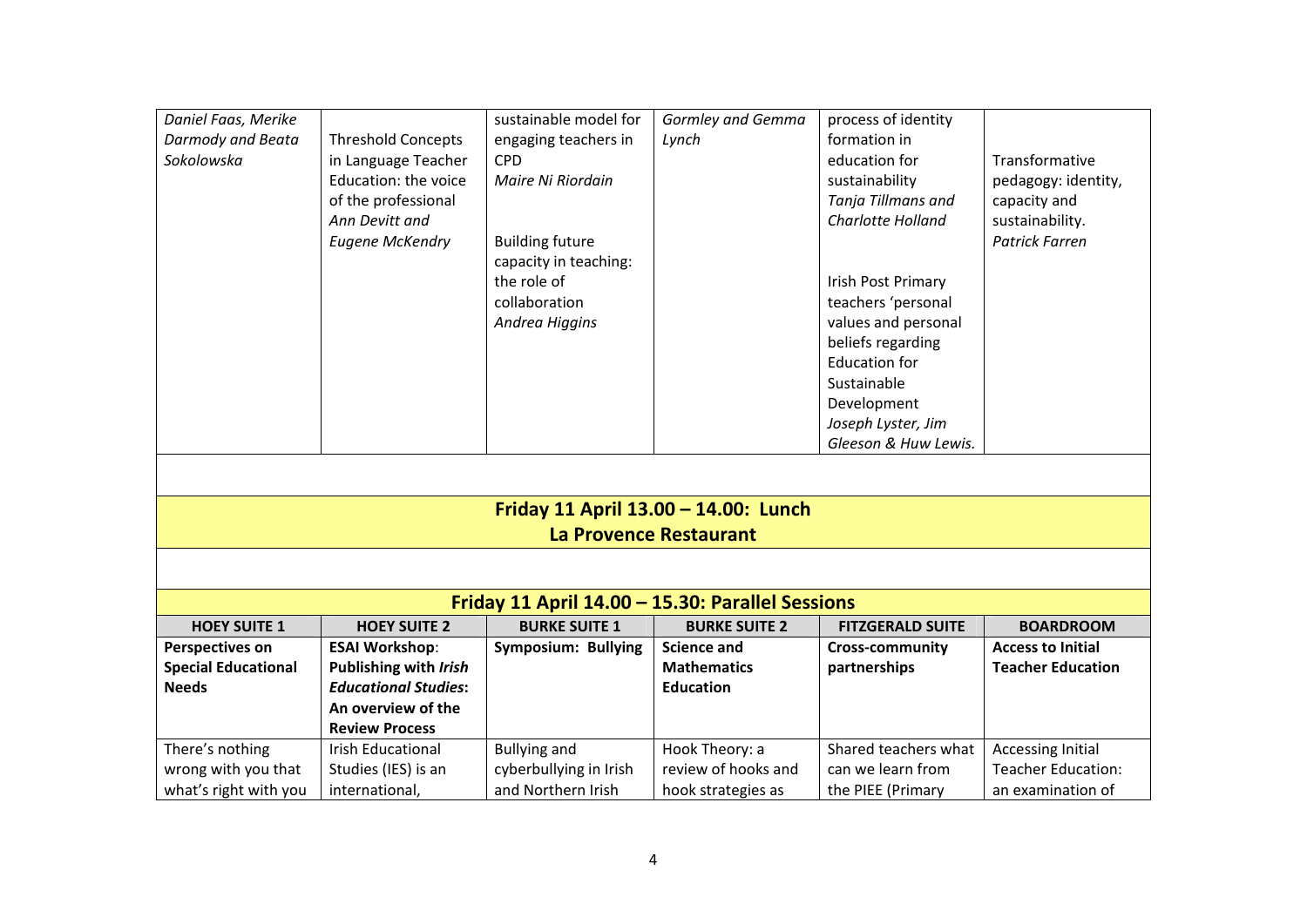| can't fix: Constructing    | refereed journal. In   | schools: An           | pedagogical           | Integrating and             | best practice in the     |
|----------------------------|------------------------|-----------------------|-----------------------|-----------------------------|--------------------------|
| <b>Inclusive Solutions</b> | this workshop the      | exploration of        | resources.            | <b>Enriching Education)</b> | support of student       |
| using Student Voice        | journal editors        | prevalence,           | <b>Martin McHugh</b>  | Project in N. Ireland       | teachers with            |
| Kate Carr-Fanning          | provide an overview    | psychological impact, | Practitioner          | and is it a sustainable     | disabilities on school   |
| and Conor McGuckin         | of the submission      | contextual factors,   | observation of        | model for rural,            | placement                |
|                            | process as well as     | coping strategies and | classroom interaction | cross-community             | Maeve Daly and           |
|                            | insights into the      | legislation.          | <b>Ted Forde</b>      | education.                  | Catriona O'Toole         |
| Innovative                 | evolution of a         | Lucie Corcoran        |                       | Alan McCully and            |                          |
| pedagogies and             | manuscript from        | Pauline Hyland, Conor |                       | Jessica Bates               |                          |
| literacy skills            | submission, through    | McGuckin and          | To do or not to do?   |                             | <b>ITE students from</b> |
| development for            | the review process     | Margaret Walsh        | student choice and    |                             | families with no         |
| pupils with ASD            | and on to publication. |                       | the fear of failing   | High wires and tight        | tradition of attending   |
| Carol Ann O Siorain        | Aisling Leavy, Paul    |                       | mathematics.          | ropes: a child's            | university               |
|                            | Conway, Emer Smyth     |                       | Una Feeley            | experience of cross         | <b>Tim Murphy</b>        |
|                            | and Maeve O'Brien      |                       |                       | community contact.          |                          |
| Understanding              |                        |                       |                       | Aideen Hunter and           |                          |
| <b>Special Class</b>       |                        |                       |                       | Una O'Connor-Bones          | Widening                 |
| Provision in Ireland:      |                        |                       |                       |                             | participation (WP)       |
| Findings from a            |                        |                       |                       |                             | and Sustainable          |
| National Survey of         |                        |                       |                       | The Civic University: a     | Futures: Student         |
| Schools                    |                        |                       |                       | legal and policy            | experiences of WP in     |
| Selina McCoy, Joanne       |                        |                       |                       | vacuum?                     | <b>ITF</b>               |
| <b>Banks and Denise</b>    |                        |                       |                       | Lorraine McIlraith          | Eileen Kelly Blakeney    |
| Frawley                    |                        |                       |                       |                             |                          |
|                            |                        |                       |                       |                             |                          |
|                            |                        |                       |                       | The limits and              | Diversity profiling      |
|                            |                        |                       |                       | possibilities of            | applicants and           |
|                            |                        |                       |                       | workplace learning in       | entrants to ITE          |
|                            |                        |                       |                       | the senior school           | programmes in            |
|                            |                        |                       |                       | cycle in Ireland and        | Ireland                  |
|                            |                        |                       |                       | Northern Ireland: a         | Manuela Heinz and        |
|                            |                        |                       |                       | preliminary review          | Elaine Keane             |
|                            |                        |                       |                       | Annelies Kamp               |                          |
|                            |                        |                       |                       |                             |                          |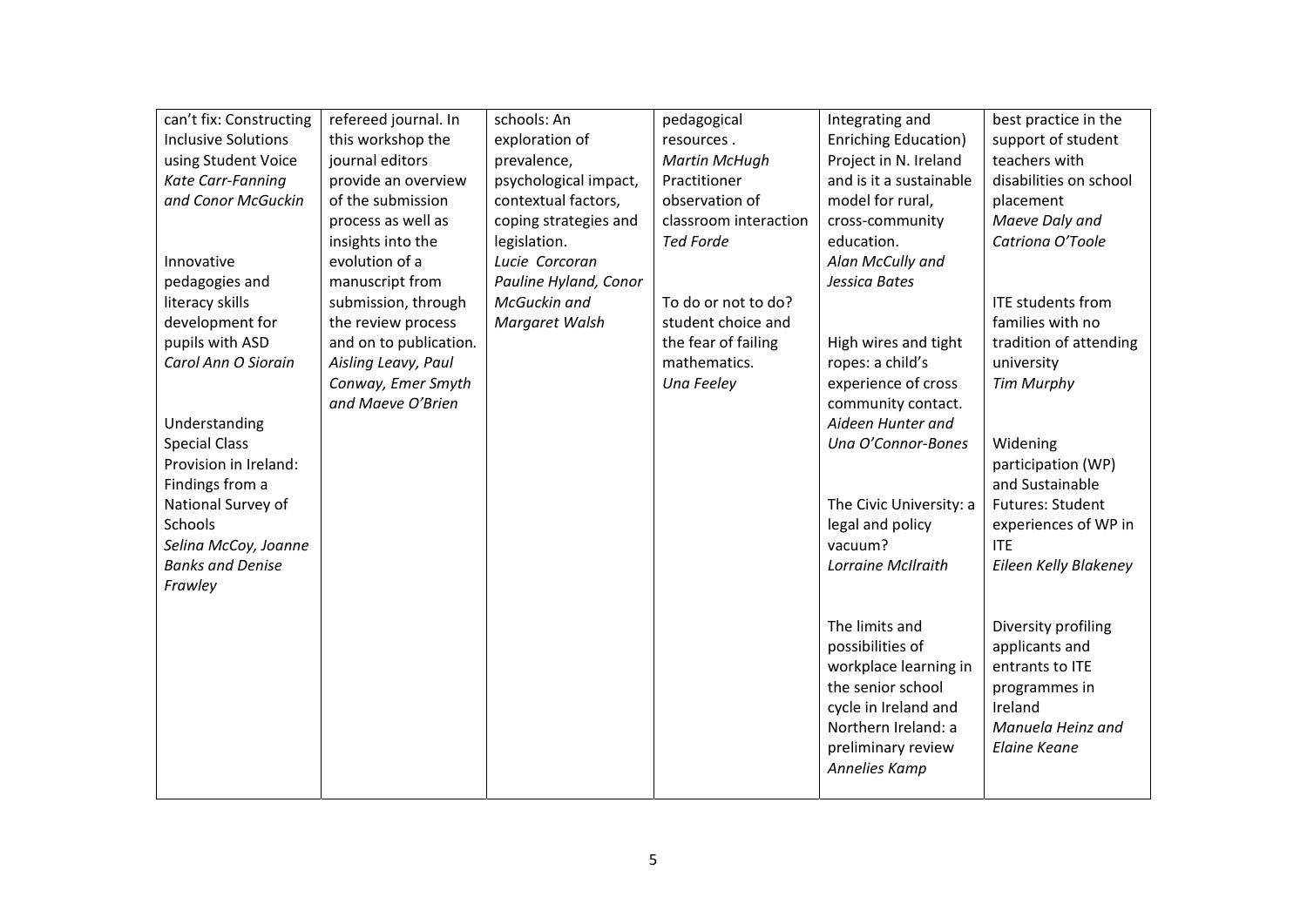| Friday 11 April 15.30 - 16.00: Coffee and Posters |                           |                             |                                                  |                            |                        |  |
|---------------------------------------------------|---------------------------|-----------------------------|--------------------------------------------------|----------------------------|------------------------|--|
|                                                   |                           |                             | <b>Siege Suite</b>                               |                            |                        |  |
|                                                   |                           |                             |                                                  |                            |                        |  |
|                                                   |                           |                             | Friday 11 April 16.00 - 17.30: Parallel Sessions |                            |                        |  |
| <b>HOEY SUITE 1</b>                               | <b>HOEY SUITE 2</b>       | <b>BURKE SUITE 1</b>        | <b>BURKE SUITE 2</b>                             | <b>FITZGERALD SUITE</b>    | <b>BOARDROOM</b>       |  |
| (5pm finish)                                      | (5pm finish)              |                             |                                                  |                            |                        |  |
| <b>Counselling</b>                                | <b>Students in Higher</b> | Development                 | <b>Methodologies</b>                             | <b>Gaeilge and Teacher</b> | <b>ESAI Workshop:</b>  |  |
|                                                   | <b>Education</b>          | <b>Education and</b>        |                                                  | <b>Supply</b>              | <b>Educators as</b>    |  |
|                                                   |                           | Sustainability              |                                                  |                            | curriculum change      |  |
|                                                   |                           |                             |                                                  |                            | agents                 |  |
| Grief support in Irish                            | Behavioural self-         | <b>Teacher Professional</b> | Doing ethnography in                             | Teacher supply and         | This workshop will     |  |
| schools: Consistency                              | regulation as a           | Knowledge of Global         | schools: a teacher                               | demand in second-          | focus on challenging,  |  |
| or confusion?                                     | predictor of academic     | Development for             | researcher                                       | level Irish medium         | preparing and          |  |
| Aoife O'Brien and                                 | achievement and           | Sustainability              | perspective                                      | schools: Ca bhfuil na      | supporting educators   |  |
| Conor McGuckin                                    | stress in third-level     | Mags Liddy                  | <b>Miriam Doran</b>                              | muinteoiri?                | to be proactive in     |  |
|                                                   | students                  |                             | Hamilton                                         | Sean O Gradaigh            | developing content     |  |
|                                                   | Niamh Flynn               |                             |                                                  |                            | and methodologies of   |  |
| Psychological                                     |                           | Development                 |                                                  |                            | curriculum             |  |
| resilience: applying                              |                           | <b>Education and Active</b> | Researching Lived                                | Implementing the           | <b>Garry Granville</b> |  |
| positive psychology in                            | Immigrant students        | Learning in Irish           | Experience:                                      | literacy in the            |                        |  |
| <b>Guidance Counselling</b>                       | in Irish higher           | Second-level Schools:       | Hermeneutic                                      | Gaelcholaiste:             |                        |  |
| Jolanta Burke                                     | education                 | An Exploration of           | phenomenology as a                               | Challenges and             |                        |  |
|                                                   | institutions              | Teacher Educators'          | methodology of                                   | supports                   |                        |  |
|                                                   | Mairead Finn and          | <b>Views</b>                | choice for                                       | Stiofain O Cualain         |                        |  |
|                                                   | Merike Darmody            | Celine Healy and            | educational                                      | and Brendan                |                        |  |
|                                                   |                           | <b>Yurgos Politis</b>       | researchers                                      | MacMahon                   |                        |  |
|                                                   |                           |                             | <b>Emma Farrell</b>                              |                            |                        |  |
|                                                   |                           | The Green                   |                                                  | Content and language       |                        |  |
|                                                   |                           | Curriculum: a model         | What can we learn                                | integrated learning        |                        |  |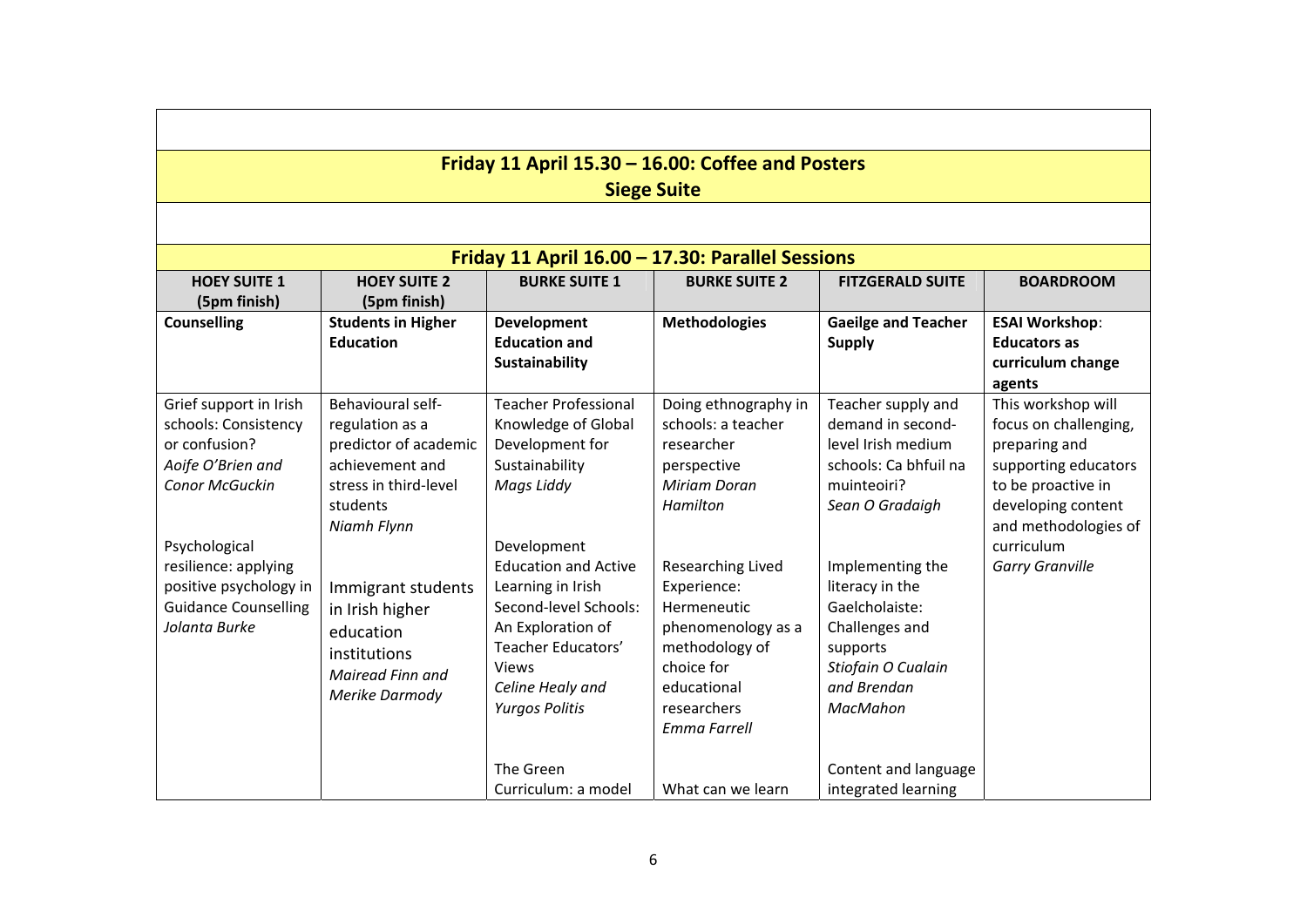|                                          | for infusing                            | from biographies?: an | (CLIL) in immersion         |  |  |  |  |
|------------------------------------------|-----------------------------------------|-----------------------|-----------------------------|--|--|--|--|
|                                          | sustainability in the                   | exploration of        | and bilingual               |  |  |  |  |
|                                          | curricula of Higher                     | narrative research in | contexts: a critical        |  |  |  |  |
|                                          | <b>Education and</b>                    | educational settings  | examination of              |  |  |  |  |
|                                          | beyond.                                 | Conor O'Donoghue      | teachers' pedagogical       |  |  |  |  |
|                                          | Frida Besong and                        |                       | practices                   |  |  |  |  |
|                                          | Charlotte Holland                       |                       | T.J. O Ceallaigh,           |  |  |  |  |
|                                          |                                         |                       | Siobhain Ni Mhurcu          |  |  |  |  |
|                                          |                                         |                       | and Deirdre Ni              |  |  |  |  |
|                                          |                                         |                       | Chroinin                    |  |  |  |  |
|                                          |                                         |                       |                             |  |  |  |  |
|                                          |                                         |                       |                             |  |  |  |  |
|                                          |                                         |                       | Looking from the            |  |  |  |  |
|                                          |                                         |                       | Inside Out; Exploring       |  |  |  |  |
|                                          |                                         |                       | the Persepctives of         |  |  |  |  |
|                                          |                                         |                       | Second Level                |  |  |  |  |
|                                          |                                         |                       | Students to the Irish       |  |  |  |  |
|                                          |                                         |                       | Language                    |  |  |  |  |
|                                          |                                         |                       | <b>Ruth Morrissey Casey</b> |  |  |  |  |
|                                          |                                         |                       |                             |  |  |  |  |
|                                          |                                         |                       |                             |  |  |  |  |
|                                          | Friday 11 April 18.00 - 19.30: ESAI AGM |                       |                             |  |  |  |  |
|                                          | <b>Burke Suite</b>                      |                       |                             |  |  |  |  |
|                                          |                                         |                       |                             |  |  |  |  |
|                                          |                                         |                       |                             |  |  |  |  |
|                                          |                                         |                       |                             |  |  |  |  |
| Friday 11 April 20.00: Conference Dinner |                                         |                       |                             |  |  |  |  |
| La Provence Restaurant                   |                                         |                       |                             |  |  |  |  |
|                                          |                                         |                       |                             |  |  |  |  |
|                                          |                                         |                       |                             |  |  |  |  |
|                                          |                                         |                       |                             |  |  |  |  |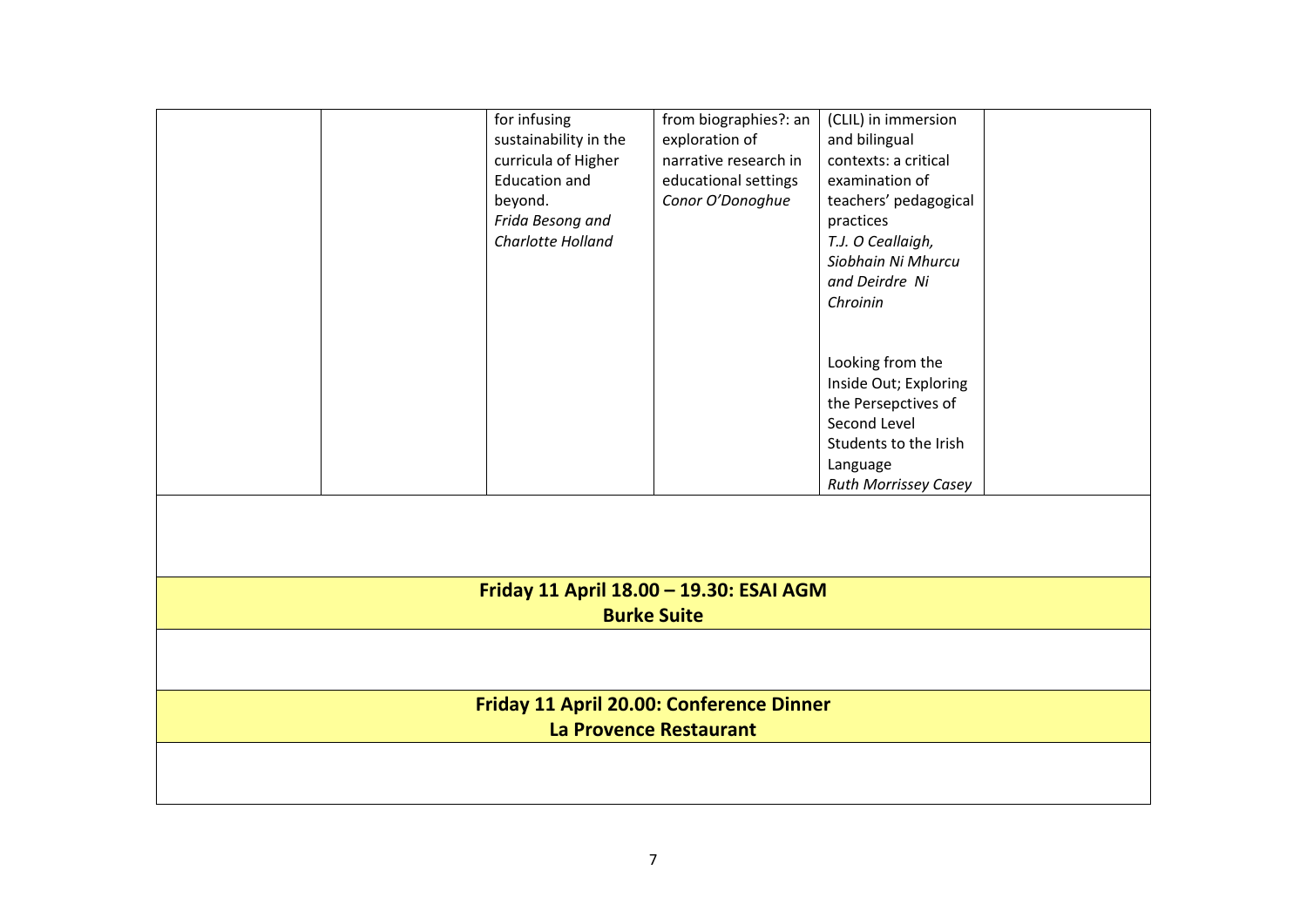| <b>Saturday 12 April</b>     |                                                    |                       |                        |                          |                            |  |  |
|------------------------------|----------------------------------------------------|-----------------------|------------------------|--------------------------|----------------------------|--|--|
|                              | Saturday 12 April 09.30 - 11.00: Parallel Sessions |                       |                        |                          |                            |  |  |
| <b>HOEY SUITE 1</b>          | <b>HOEY SUITE 2</b>                                | <b>BURKE SUITE 1</b>  | <b>BURKE SUITE 2</b>   | <b>FITZGERALD SUITE</b>  | <b>BOARDROOM</b>           |  |  |
| <b>Higher Education</b>      | <b>Understanding</b>                               | <b>Evaluation and</b> | <b>Perspectives on</b> | <b>School-University</b> | <b>ESAI Workshop:</b>      |  |  |
|                              | <b>Student Experiences</b>                         | Governance            | pedagogies and         | Partnerships             | <b>Negotiating ethical</b> |  |  |
|                              |                                                    |                       | educational            |                          | dilemmas in the            |  |  |
|                              |                                                    |                       | outcomes               |                          | research process           |  |  |
| <b>Enhancing Higher</b>      | <b>Emotional and</b>                               | Governance and        | Raising educational    | PLUS researcher-in-      | This workshop adopts       |  |  |
| <b>Education with social</b> | behavioural                                        | funding of voluntary  | outcomes through       | residence: one school    | an interactive World       |  |  |
| networking tools:            | difficulties:                                      | schools in Ireland    | parental education     | placement model of       | Café methodology           |  |  |
| working towards a            | understanding,                                     | Merike Darmody        | and literacy skills:   | school-university        | providing a forum for      |  |  |
| sustainable                  | attitudes and                                      |                       | perspectives from      | partnership in initial   | the sharing of             |  |  |
| implementation               | responses                                          |                       | parents and their      | teacher education        | experience and             |  |  |
| pedagogic framework          | David McKeon                                       | From looking at       | children in rural      | Amy O'Neill, Ann-        | expertise. The focus       |  |  |
| <b>Matt Glowatz and</b>      |                                                    | schools to looking at | Uganda.                | Marie Young and          | is on ethical              |  |  |
| Orna O'Brien                 |                                                    | self-regulation:      | Alice Jurugo Drajea    | <b>Geraldine Mooney-</b> | dilemmas which may         |  |  |
|                              | The experiences of                                 | Tracing the changing  |                        | Simmie                   | arise throughout the       |  |  |
|                              | inclusion for students                             | face of school        |                        |                          | research process-          |  |  |
|                              | with Autistic                                      | evaluation and        | The flipped classroom  |                          | from research design,      |  |  |
| Learning and                 | Spectrum Disorders                                 | assessment in the     | model in the teaching  | Balancing on the         | through to                 |  |  |
| knowing during               | in mainstream                                      | republic of Ireland.  | of mathematics and     | wobbly bridge of         | dissemination.             |  |  |
| College years:               | primary schools: a                                 | Gerry Macnamara,      | science in an Irish    | school-university        | Delma Byrne, Conor         |  |  |
| exploring the                | case study                                         | Joe O'Hara and        | primary school         | partnership-             | Galvin, Josephine          |  |  |
| literature                   | Colin McElroy                                      | Martin Brown          | Bianca ni Ghrogain     | encounters with          | <b>Boland</b>              |  |  |
| <b>Denise Burns</b>          |                                                    |                       |                        | history, culture and     |                            |  |  |
|                              |                                                    |                       |                        | ethics                   |                            |  |  |
|                              | 'Their way or no                                   |                       | <b>Using Situated</b>  | Heinz, M., Fleming,      |                            |  |  |
|                              | way': the mismatch                                 |                       | Learning to support    | M., Higgins, A.,         |                            |  |  |
|                              | between school and                                 |                       | Inclusive practice at  | Kennedy, J., Eaton, P.,  |                            |  |  |
|                              | home in young                                      |                       | post-primary level     | Gallagher, B.            |                            |  |  |
|                              | people's autonomy                                  |                       | Johanna Fitzgerald     |                          |                            |  |  |
|                              | <b>Emer Smyth</b>                                  |                       | and Patricia Daly      |                          |                            |  |  |
|                              |                                                    |                       |                        | Professional             |                            |  |  |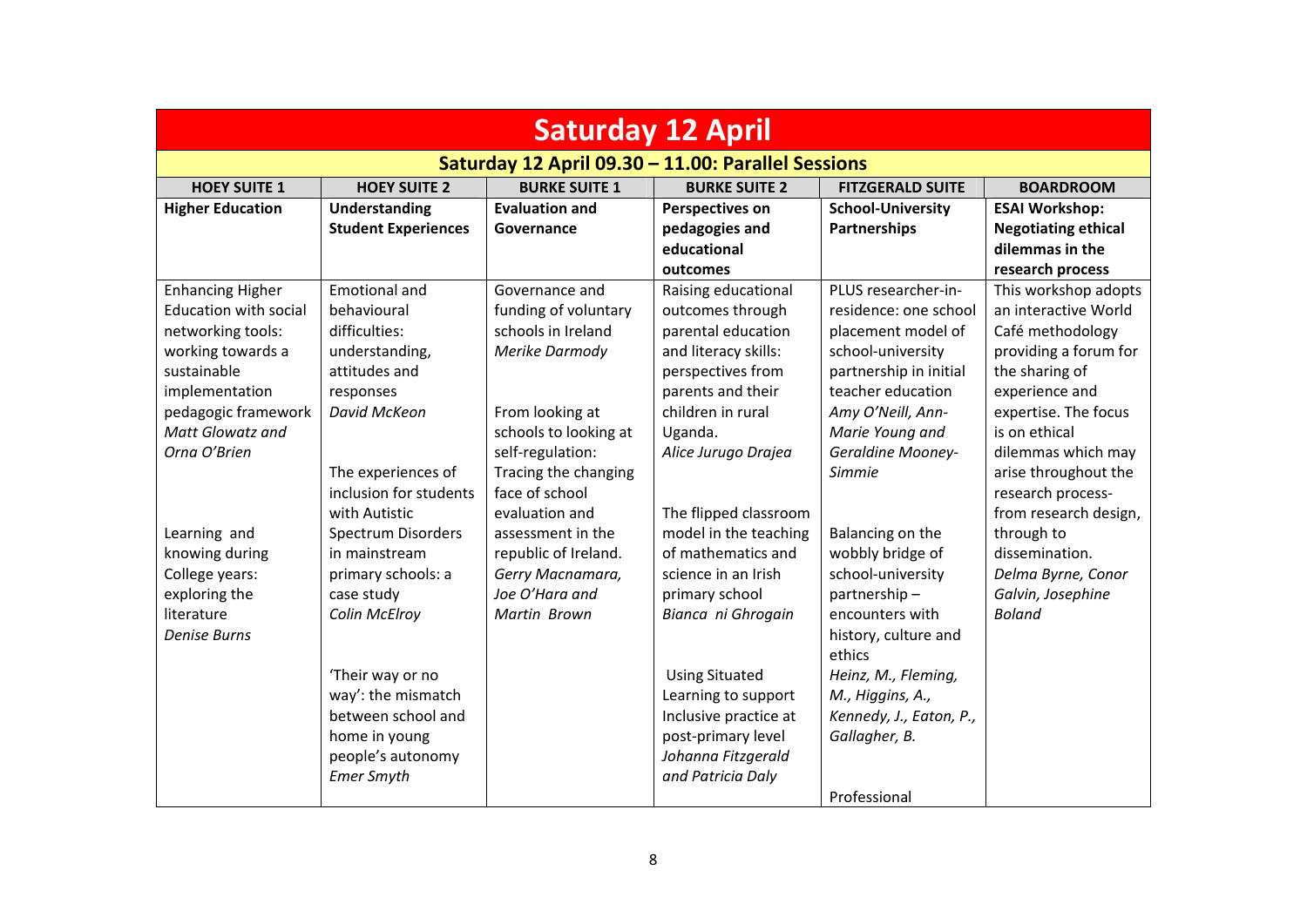|                        |                                                    |                                         |                          | education for<br>sustainability:<br>Practice education<br>supervision |                             |  |
|------------------------|----------------------------------------------------|-----------------------------------------|--------------------------|-----------------------------------------------------------------------|-----------------------------|--|
|                        |                                                    |                                         |                          | Aoife Prendergast                                                     |                             |  |
|                        |                                                    |                                         |                          |                                                                       |                             |  |
|                        |                                                    | Saturday 12 April 11.00 - 11.30: Coffee |                          |                                                                       |                             |  |
|                        |                                                    |                                         | <b>Siege Suite</b>       |                                                                       |                             |  |
|                        |                                                    |                                         |                          |                                                                       |                             |  |
|                        | Saturday 12 April 11.30 - 13.00: Parallel Sessions |                                         |                          |                                                                       |                             |  |
| <b>HOEY SUITE 1</b>    | <b>HOEY SUITE 2</b>                                | <b>BURKE SUITE 1</b>                    | <b>BURKE SUITE 2</b>     | <b>FITZGERALD SUITE</b>                                               | <b>BOARDROOM</b>            |  |
| <b>Home and School</b> | <b>Relationships of</b>                            | <b>Agency and Inclusion</b>             | <b>Symposium: Art as</b> | Symposium:                                                            | <b>Identity</b> and         |  |
|                        | Learning                                           |                                         | <b>Activism</b>          | <b>Understanding and</b>                                              | <b>Diversity</b>            |  |
|                        |                                                    |                                         |                          | enhancing literacy in<br>post-primary schools                         |                             |  |
| Putting your nose to   | The student/teacher                                | "Constrained                            | Art as Activism: The     | Implementing the                                                      | The impact of               |  |
| the grindstone? A      | relationship: the role                             | Agency": a critical                     | material, the image      | Literacy Strategy in                                                  | (hetero) normative          |  |
| longitudinal analysis  | of cyber psychology                                | insight into how                        | and the art-making       | the Gaelcholáiste:                                                    | organizational              |  |
| of the take-up of      | <b>Dean McDonnell</b>                              | principals and                          | process as a reflexive   | Challenges and                                                        | cultures on the             |  |
| private tuition among  |                                                    | teachers enact agency                   | pedagogical tool in      | Supports                                                              | experiences of              |  |
| second-level students  |                                                    | and effect change in                    | Development              | Stiofán Ó Cualáin and                                                 | Lesbian, Gay and            |  |
| in Ireland             | Re-engaging early                                  | schools in order to                     | Education                | <b>Brendan Mac Mahon</b>                                              | <b>Bisexual teachers in</b> |  |
| <b>Emer Smyth and</b>  | school leavers in a                                | create more equitable                   | Tony Murphy and          |                                                                       | <b>Irish Schools</b>        |  |
| Joanne Banks           | virtual learning                                   | and inclusive school                    | <b>Fiona King</b>        |                                                                       | Declan Fahie                |  |
|                        | environment                                        | cultures.                               |                          | The emergence of                                                      |                             |  |
|                        | Marianne Checkley                                  | Anne Marie Kavanagh                     |                          | reading literacy in                                                   |                             |  |
| Challenging            |                                                    |                                         |                          | post-primary teacher                                                  | Figuring it out as a        |  |
| assumptions: a case    |                                                    |                                         |                          | education: From the                                                   | beginning teacher:          |  |
| study illuminating     | Your life is not your                              | Widening Access to                      |                          | background to the                                                     | Figurative identities       |  |
| parental perceptions   | own. A case study of                               | <b>Higher Education?</b>                |                          | foreground                                                            | amid the figured            |  |